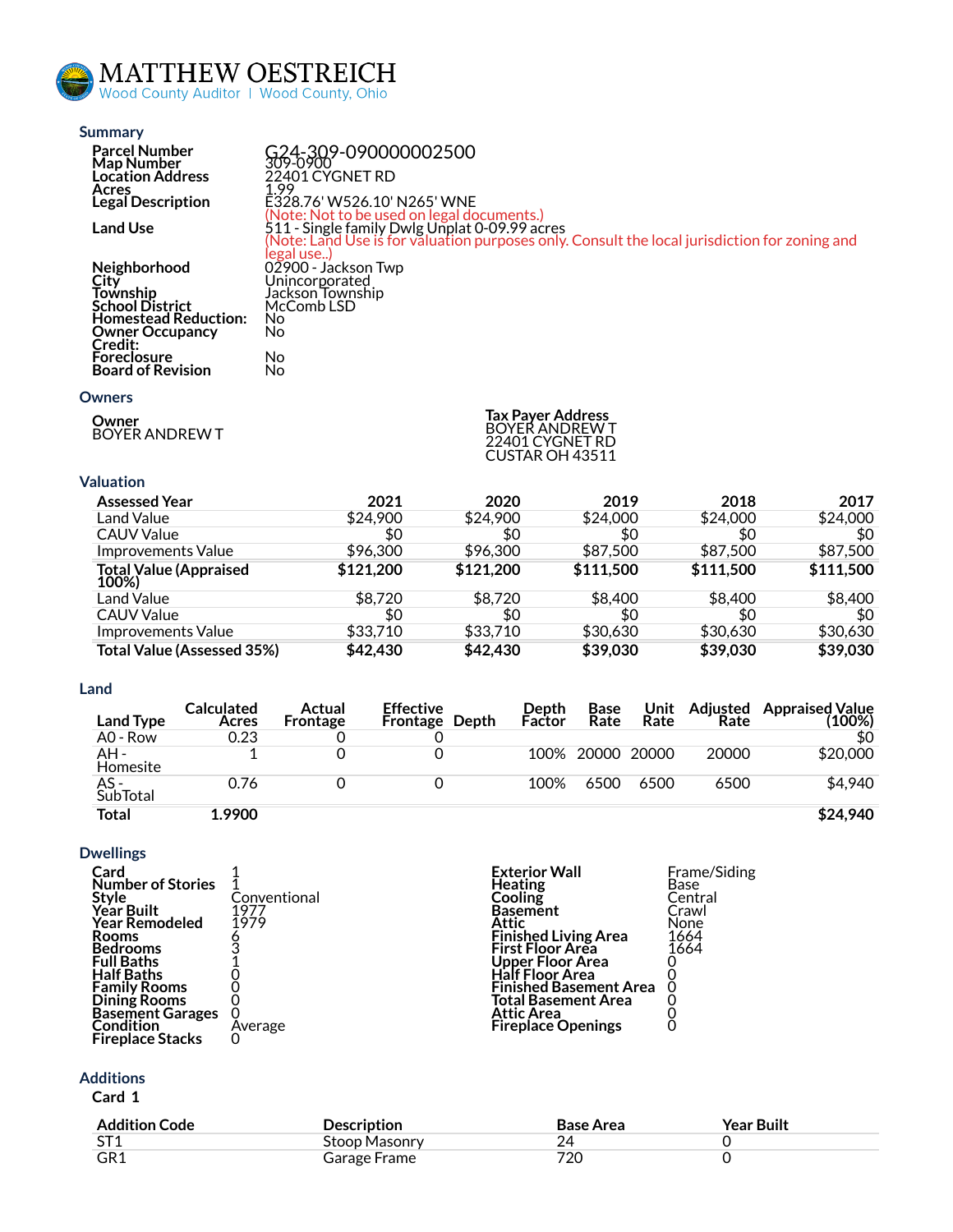### **[Improvements](https://beacon.schneidercorp.com/Application.aspx?AppID=1075&LayerID=26134&PageTypeID=4&PageID=10596&Q=242829521&KeyValue=G24-309-090000002500)**

**Card 1**

| <b>Improvement Code</b> | <b>Description</b>  | Length | Width | Total Area | <b>Year Built</b> | <b>Appraised Value (100%)</b> |
|-------------------------|---------------------|--------|-------|------------|-------------------|-------------------------------|
| -60                     | <b>Shed Utility</b> | 16     |       | 192        | 2000              | \$2,510                       |
| -60                     | <b>Shed Utility</b> | 16     | 16    | 256        | 1996              | \$2,880                       |
| <b>Total</b>            |                     |        |       |            |                   | \$5,390                       |

## **[Sales](https://beacon.schneidercorp.com/Application.aspx?AppID=1075&LayerID=26134&PageTypeID=4&PageID=10596&Q=242829521&KeyValue=G24-309-090000002500)**

| Sale<br>Date  | Sale<br>Price | Seller                              | <b>Buver</b>                       | No. Of<br><b>Properties</b> | Land<br>Onlv<br>Sale | Deed<br>Tvpe     | Conveyance<br><b>Number</b> |
|---------------|---------------|-------------------------------------|------------------------------------|-----------------------------|----------------------|------------------|-----------------------------|
| 5/1/2006      | \$110,000     | <b>HOWE DAVID E &amp;</b><br>PAMELA | <b>BOYER ANDREW T</b>              |                             | N                    | Warranty<br>Deed | 780                         |
| 12/6/2001 \$0 |               | SUNDERMAN JOHN<br><b>D TRUSTEE</b>  | HOWE DAVID E &<br>PAMELA           |                             | N                    | ⌒                | 1929                        |
| 12/6/2001 \$0 |               |                                     | SUNDERMAN JOHN<br><b>D TRUSTEE</b> |                             |                      |                  |                             |

# **[Recent](https://beacon.schneidercorp.com/Application.aspx?AppID=1075&LayerID=26134&PageTypeID=4&PageID=10596&Q=242829521&KeyValue=G24-309-090000002500) Sales In Area**

# **Sale date range:**

# **From:**

| 02/13/2019 |  |  |
|------------|--|--|
| To:        |  |  |
| 02/13/2022 |  |  |



## **Tax [History](https://beacon.schneidercorp.com/Application.aspx?AppID=1075&LayerID=26134&PageTypeID=4&PageID=10596&Q=242829521&KeyValue=G24-309-090000002500)**

Delinquent payments made after the fall due date will still show due in the year they were originally assessed. If paid, payment *willshow in the next tax year.*

| Detail:         |                            |                    |          |
|-----------------|----------------------------|--------------------|----------|
| <b>Tax Year</b> | Type                       | <b>Description</b> | Amount   |
| 2021 Pay 2022   | <b>Property Tax Detail</b> | 1st half tax       | \$852.67 |
| 2021 Pay 2022   | <b>Property Tax Detail</b> | 2nd half tax       | \$852.67 |
| 2020 Pay 2021   | <b>Property Tax Detail</b> | 1st half tax       | \$860.15 |
| 2020 Pay 2021   | <b>Property Tax Detail</b> | 2nd half tax       | \$860.15 |
| 2019 Pay 2020   | <b>Property Tax Detail</b> | 1st half tax       | \$782.77 |
| 2019 Pay 2020   | <b>Property Tax Detail</b> | 2nd half tax       | \$782.77 |
| 2018 Pay 2019   | <b>Property Tax Detail</b> | 1st half tax       | \$759.48 |
| 2018 Pay 2019   | <b>Property Tax Detail</b> | 2nd half tax       | \$759.48 |

#### **Total:**

| <b>Tax Year</b> | Amount     |
|-----------------|------------|
| 2021 Pay 2022   | \$1,705.34 |
| 2020 Pay 2021   | \$1.720.30 |
| 2019 Pay 2020   | \$1.565.54 |
| 2018 Pay 2019   | \$1.518.96 |

## **[Treasurer's](https://beacon.schneidercorp.com/Application.aspx?AppID=1075&LayerID=26134&PageTypeID=4&PageID=10596&Q=242829521&KeyValue=G24-309-090000002500) Tax Bill**



Tax [Details](https://treasurer.co.wood.oh.us/details.aspx?parcelid=G24-309-090000002500)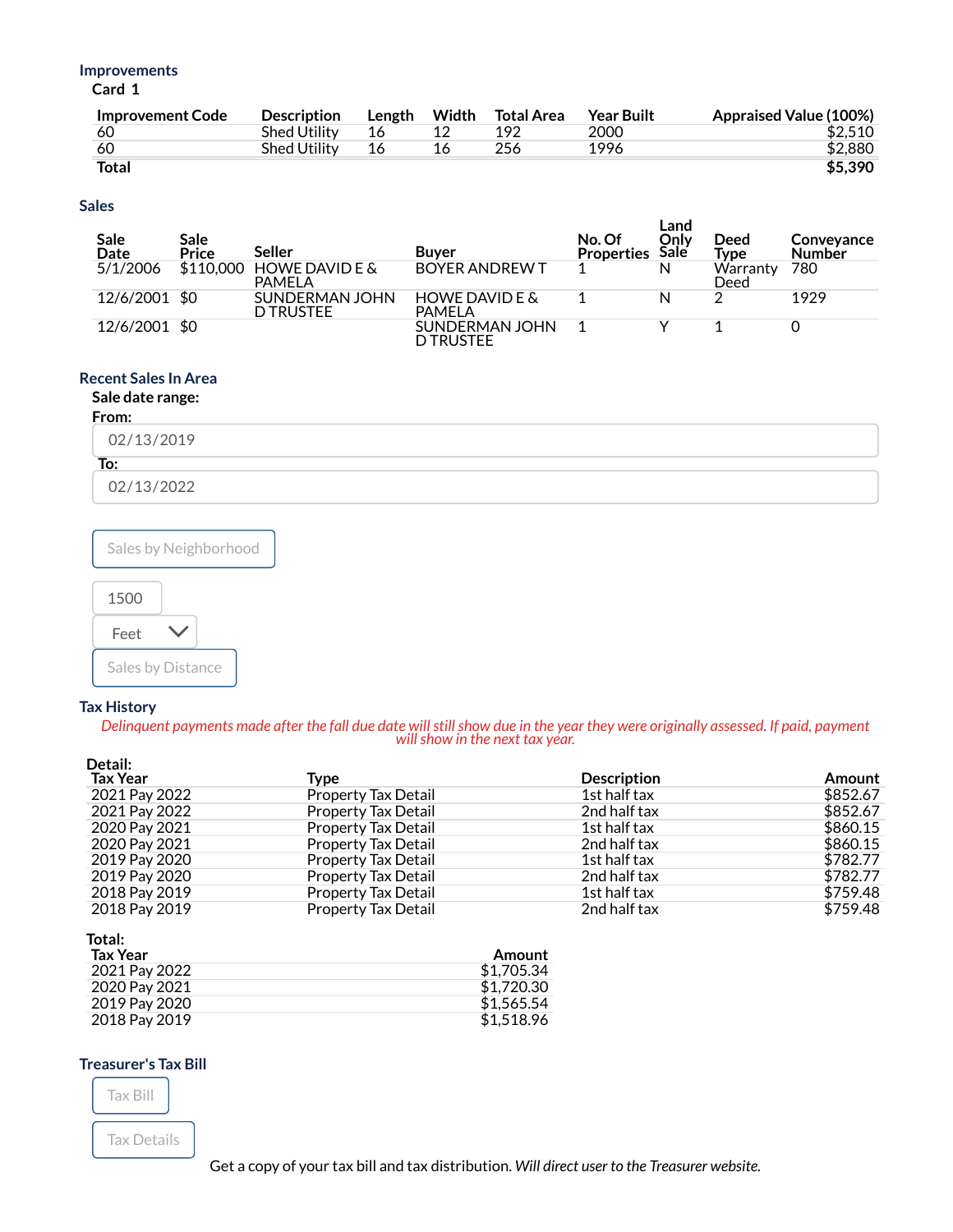# Payments<br>Detail:

| <b>Tax Year</b> | <b>Payment Date</b> | Paid By             | Amount   |
|-----------------|---------------------|---------------------|----------|
| 2021 Pay 2022   | 2/9/2022            | <b>CORELOGIC</b>    | \$852.67 |
| 2020 Pay 2021   | 7/6/2021            | <b>ACHCORELOGIC</b> | \$860.15 |
| 2020 Pay 2021   | 2/5/2021            | ACH CORELOGIC       | \$860.15 |
| 2019 Pay 2020   | 7/6/2020            | ACHCORELOGIC2       | \$782.77 |
| 2019 Pay 2020   | 2/6/2020            | <b>CORELOGIC</b>    | \$782.77 |
| 2018 Pay 2019   | 6/26/2019           | corelogic           | \$759.48 |
| 2018 Pay 2019   | 2/7/2019            | corelogic36         | \$759.48 |

# Total:

| Tax Year      | Amount     |
|---------------|------------|
| 2021 Pay 2022 | \$852.67   |
| 2020 Pay 2021 | \$1.720.30 |
| 2019 Pay 2020 | \$1.565.54 |
| 2018 Pay 2019 | \$1.518.96 |
|               |            |

# **Sketches**